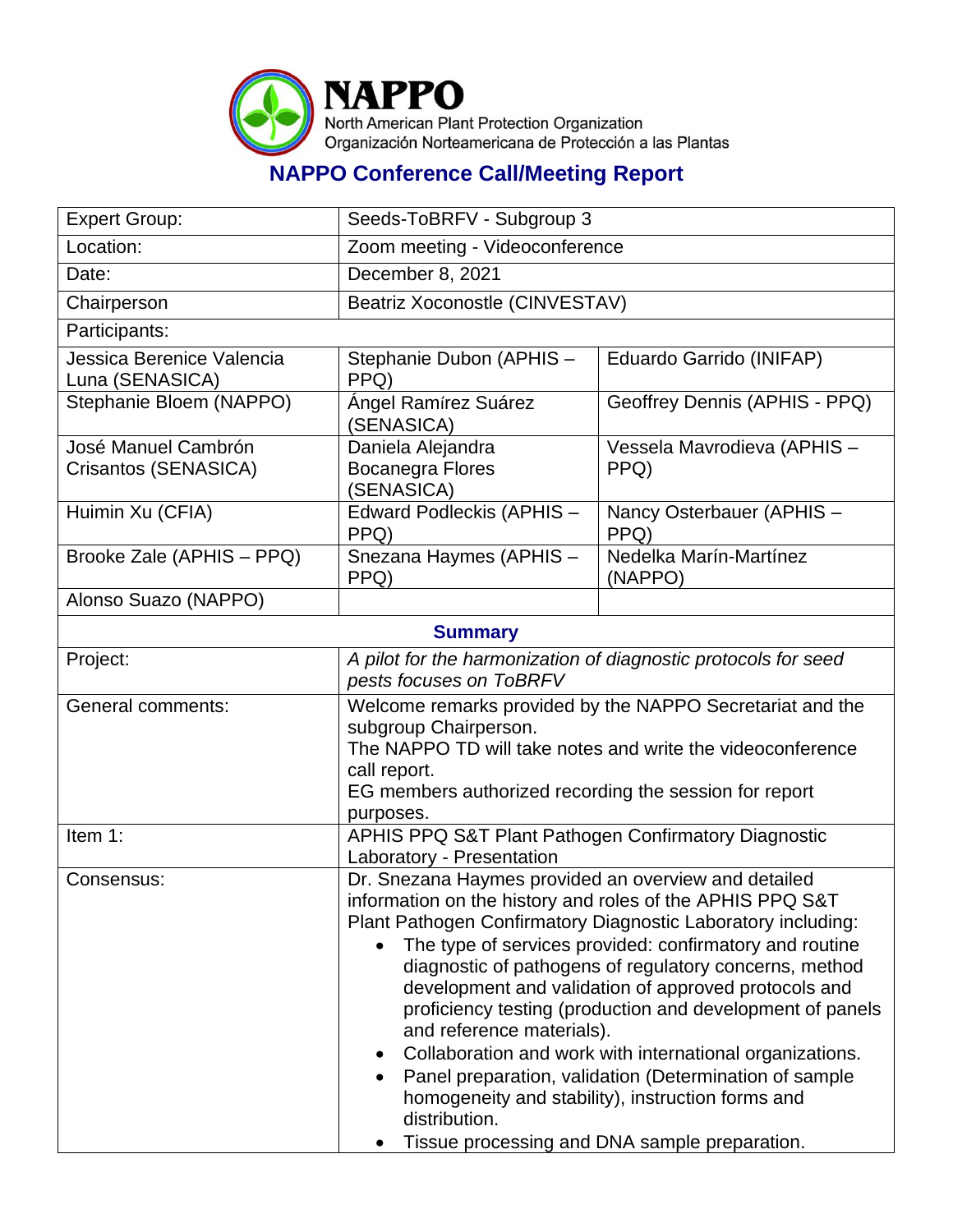| Item 2:    | Following Dr. Haymes presentation, M.Sc. Brooke Zale provided<br>an overview on the work that has been done on the development<br>of seed preparation and transcript samples for the NAPPO<br>ToBRFV ring test. M. Sc. Zale also:<br>• Indicated that transcript system provided by Mexico has<br>been reproduced. The Maryland laboratory synthetized<br>and purified the transcripts in preparative amounts for the<br>ring test.<br>• Outlined the process for batches validation.<br>• Explained the process for QC and document control.<br>Batches with high standard variation are usually rejected.<br>Use of SqMV as spike control and 18S as internal control                                                                                                                                                                                                                                                                                                                                                                                                                                                                                                                                                                                                                                                                                                                                                                                |
|------------|--------------------------------------------------------------------------------------------------------------------------------------------------------------------------------------------------------------------------------------------------------------------------------------------------------------------------------------------------------------------------------------------------------------------------------------------------------------------------------------------------------------------------------------------------------------------------------------------------------------------------------------------------------------------------------------------------------------------------------------------------------------------------------------------------------------------------------------------------------------------------------------------------------------------------------------------------------------------------------------------------------------------------------------------------------------------------------------------------------------------------------------------------------------------------------------------------------------------------------------------------------------------------------------------------------------------------------------------------------------------------------------------------------------------------------------------------------|
|            |                                                                                                                                                                                                                                                                                                                                                                                                                                                                                                                                                                                                                                                                                                                                                                                                                                                                                                                                                                                                                                                                                                                                                                                                                                                                                                                                                                                                                                                        |
| Consensus: | Each country provided feedback on the use of SqMV as spike<br>control and 18S as internal control as follows:<br>US:<br>Will use the 18S as internal control in a separate reaction<br>as described in the SENASICA protocol.<br>Will use the NAD5 as internal control with the ISHI Veg<br>$\bullet$<br>protocol, instead of the SqMV. If SqMV were to be used, it<br>would have to be additionally provided to the laboratories.<br>Because each laboratory will use their own RNA<br>extraction protocol, and the use of SqMV is a control for<br>RNA purification, the use of SqMV is not mandatory.<br>Indicated that the National Seed Health has conducted<br>validation test of the ISHI Veg protocol using NAD5 and<br>SqMV and determined there is no difference in the results<br>when one or the other control is used.<br>Mexico:<br>Concerned about using only NAD5 as an internal control<br>٠<br>because it is not how it was established for the ISHI Veg<br>protocol.<br>Requested validation results that show no significant<br>differences in the results when NAD5 is used as a control<br>in the ISHI Veg protocol.<br>Canada:<br>Supported the position of using only NAD5 as an internal<br>$\bullet$<br>control.<br>Consensus: The US agreed to get the validation data using<br>NAD5 as internal control with the ISHI Veg protocol and will<br>share this information with Mexico before the next<br>videoconference call. |
| Item 3:    | ISHI Veg protocol - Duplex or triplex                                                                                                                                                                                                                                                                                                                                                                                                                                                                                                                                                                                                                                                                                                                                                                                                                                                                                                                                                                                                                                                                                                                                                                                                                                                                                                                                                                                                                  |
| Consensus: | The subgroup chairperson asked each country about their<br>position with respect to using a duplex or triplex reaction for the<br>ISHI Veg protocol.<br>US:<br>Prefers a duplex reaction.<br>The data collection platform has been set for a duplex                                                                                                                                                                                                                                                                                                                                                                                                                                                                                                                                                                                                                                                                                                                                                                                                                                                                                                                                                                                                                                                                                                                                                                                                    |